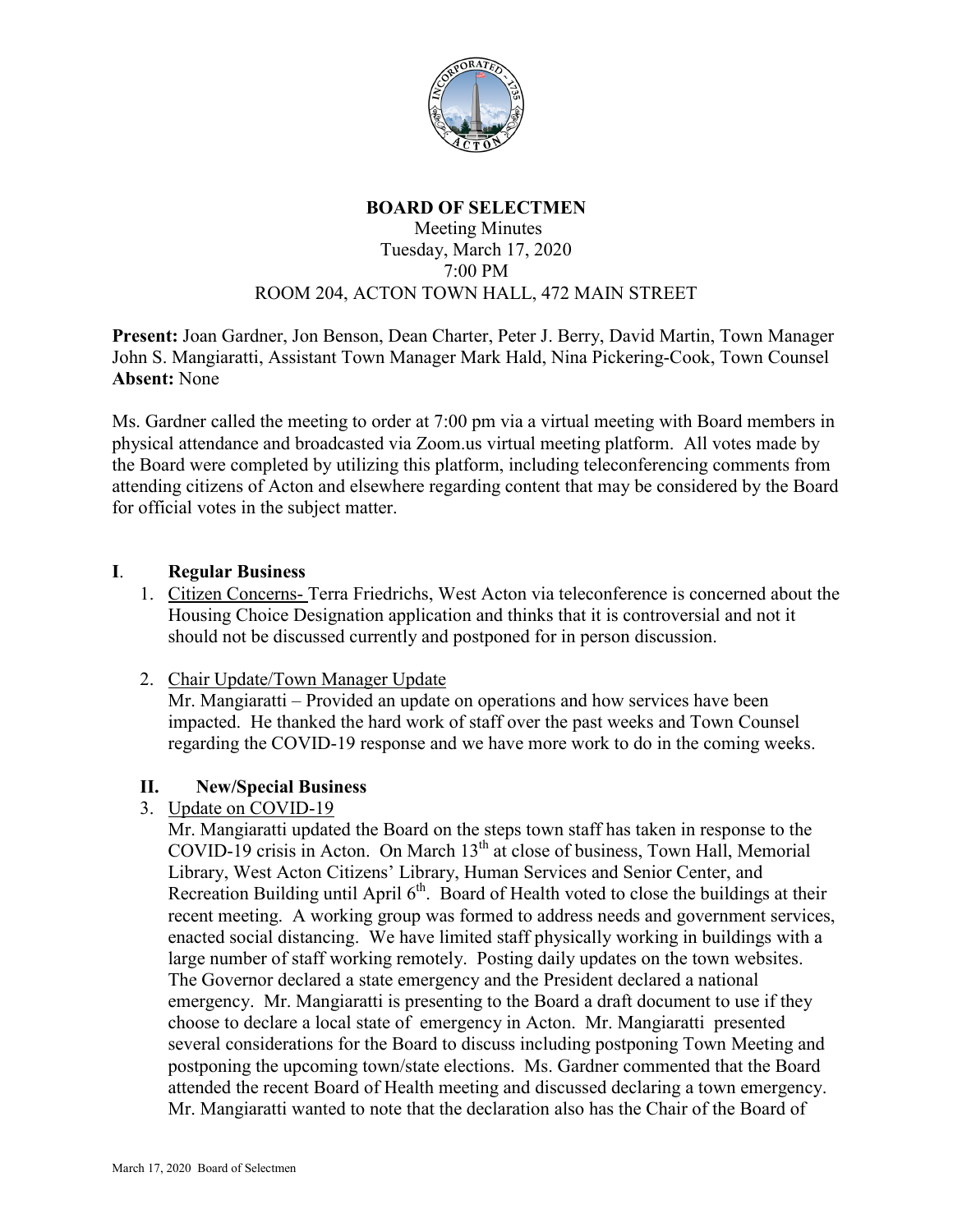

Health listed on the declaration as well. Ms. Pickering Cook briefed the Board on what declaring a local emergency statute would mean for the town. Mr. Berry suggested adding "Chapter 111, Section 104 of the Massachusetts General Laws" after the "Now Therefore" paragraph.

Mr. Benson moves to accept a declaration of local emergency as amended by Mr. Berry, Mr. Berry seconds. The Board voted 5-0. The motion carries.

Mr. Mangiaratti and asked the Board to consider ratifying the recent decision to close buildings.:

Mr. Martin moves to ratify the decision to close public buildings and public playgrounds until further notice with a notice from the Town Manager after consulting with the Chair and Vice Chair. Mr. Charter seconds. The Board voted 5-0. The motion carries.

Mr. Martin moves to postpone or cancelling all in-person board and committee meetings other than Board of Selectmen and Board of Health until further decision of the Board of Selectmen unless boards with time sensitive, statutory, or contractual obligations may consider meeting remotely and virtually, Mr. Benson seconds. The Board voted 5-0. The motion carries.

Mr. Berry moves to delay posting the warrant for Town Meeting scheduled for April 6, 2020 until further action by the Board of Selectmen to reschedule at a future date, Mr. Benson amended the motion and added pursuant to the powers the Board of Selectmen have under Chapter 39, section 9. Mr. Martin seconds. The Board voted 5-0, the motion carries.

Mr. Benson moves the Board of Selectmen seek an immediate court order to postpone the March 31, 2020 local and state election to date to be determined and the town post the election warrant to comply with the town charter for the local election on March 31, 2020, Mr. Berry seconds. The Board voted 5-0. The motion carries.

- 4. West Acton Cultural District Application Petitioner requested to postpone until April
- 5. Discuss Annual Town Meeting and Continue Article Review There was consensus of the Board that due to the COVID 19 situation that annual town meeting shall be postponed to a date to be determined later. The board did not discuss the town meetings articles that were scheduled for review in the agenda and will continue this conversation to a future meeting.
- 6. Housing Choice Designation Application 2020 Discussion Mr. Martin moved to support the Housing Choice Designation Application, Mr. Charter seconds. The Board voted 5-0, the motion carries.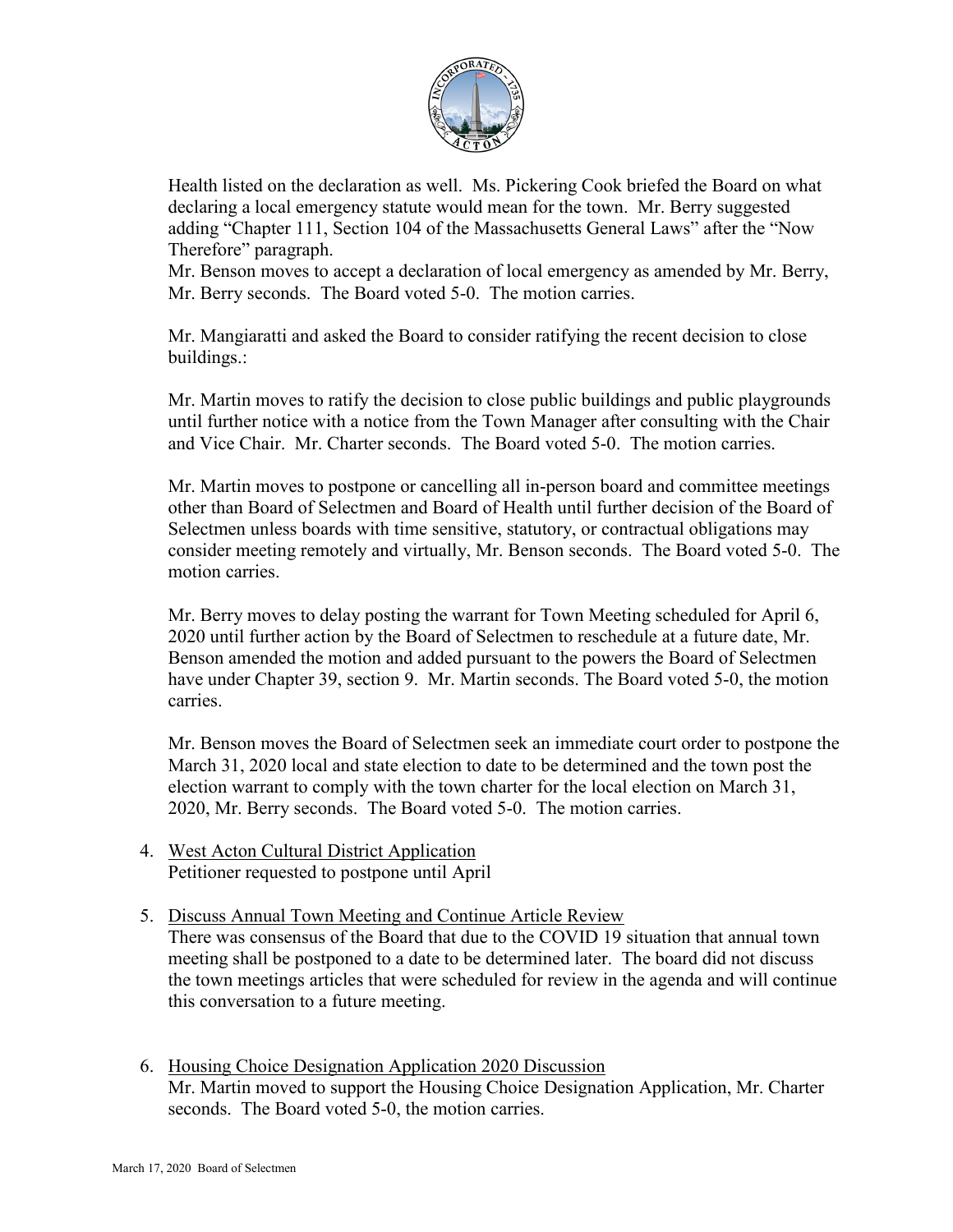

7. Review Grant of Option Agreement with Acton Housing Authority for the 348-364 Main Street Property

Kelley Cronin, Acton Housing Authority Director briefed the Board via teleconference/virtual meeting platform regarding the property. There was interest raised regarding possibly locating a dog park on the property. Septic system is planned for the left of Isaac Davis Way. AHA wanted closing and permit by December 31, 2021. There is an extension period on the application between 1 to 2 years. Mr. Charter questioned regarding the existing tenant on the property and if the town can renegotiate on the conditions of the property. Mr. Mangiaratti commented that he would look into this question and report back.

- 8. Update on Kmart Property Board to discuss at a future meeting
- 9. Discuss Preliminary Plans for Family Friendly Room for Town Meeting Mr. Mangiaratti briefed the Board about the implementation of improving attendance at Town Meeting under the findings and recommendations presented at the February 24, 2020 Board of Selectmen meeting from the Town Meeting improvements Committee, and suggestions from both staff/school internal working group. It was suggested that the overflow room be utilized as a "family friendly" room, with tables set up for children, and a smaller number of chairs set up for voters to watch the Town Meeting and participate.
- 10. Accept Tree City Designation, 2020 Arbor Day Proclamation Mr. Berry moved to approve 2020 Arbor Day Proclamation, Mr. Martin seconds. The Board voted 5-0, the motion carries
- 11. Announcement of Department of Veteran's Services Approval of Regional District with Boxborough for Three Years Mr. Mangiaratti announce to the Board of the approval of the Regional District Agreement with the Town of Boxborough for three years.
- 12. Announcement of Colonel Francis Faulkner Volunteer of the Year Awards Mr. Berry announced Bob Whittesley, Acton Housing Board Mr. Benson announced Derrick Chin, Planning Board, Economic Development Committee, Kelley's Corner Steering Committee Ms. Gardner announced Carolyn Kilpatrick, Acton Historical Commission

## **III. Sewer Commissioners Business**

Ms. Gardner called the Sewer Commissioners to Order at 9:19 PM There was an inquiry regarding the installation of the new sewer privilege rate. Mr. Martin reiterated that the previous rate for \$12,000 is over 20 years old, and with updates to the sewer treatment plant needed, and other projects pending, the at the